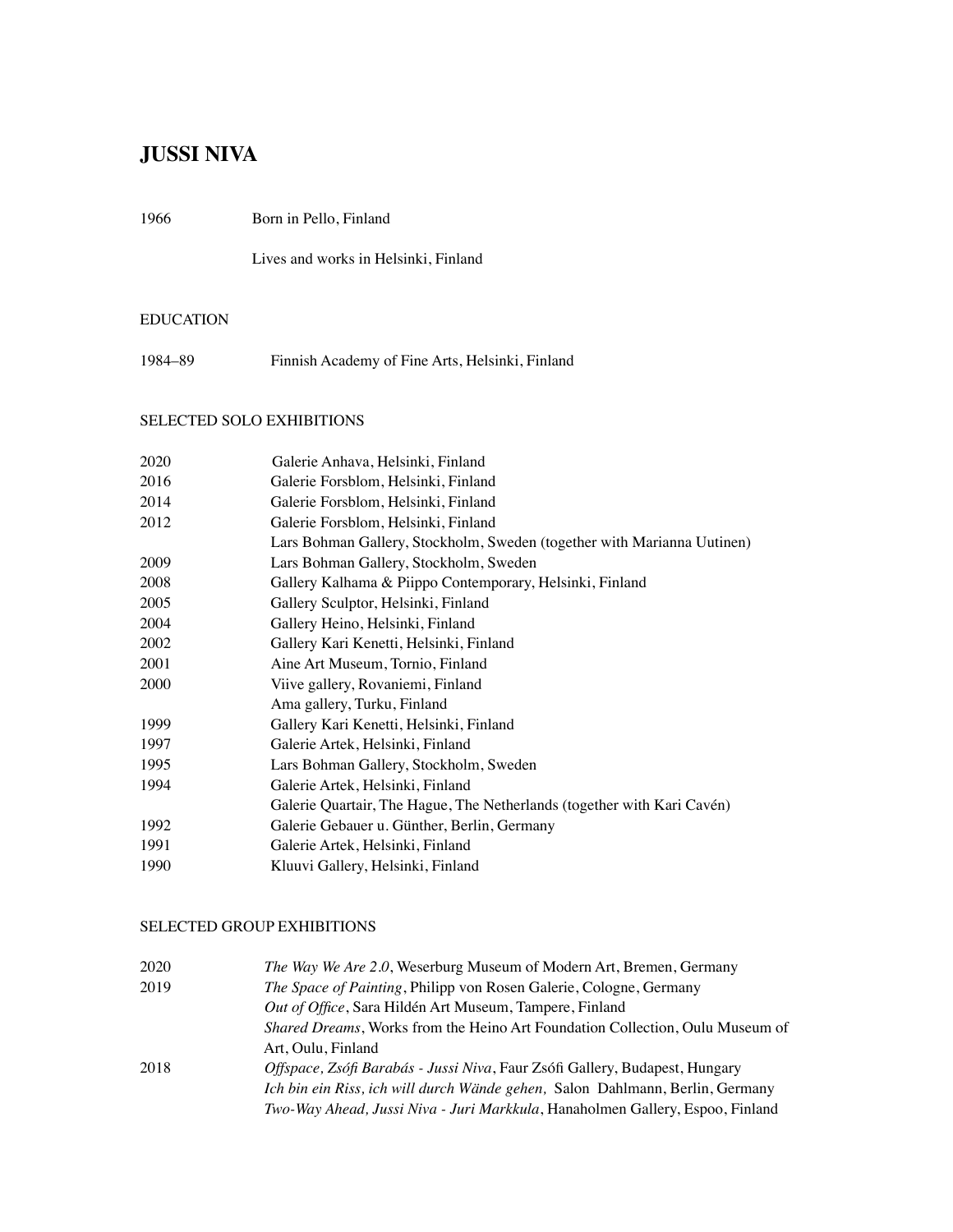|      | Imaginary Meeting, Rovaniemi Art Museum Korundi, Rovaniemi, Finland              |
|------|----------------------------------------------------------------------------------|
|      | Killing Me Softly, Salon Dahlmann, Berlin, Germany                               |
| 2017 | Signature - Habitare, Messukeskus, Helsinki, Finland                             |
|      | Real Celebration!, Korundi, Rovaniemi Art Museum, Rovaniemi, Finland             |
|      | Dreamaholic - Art from Finland. Miettinen Collection, Weserburg Museum of Modern |
|      | Art, Bremen, Germany                                                             |
| 2016 | In Wonderland, Salon Dahlmann, Berlin, Germany                                   |
|      | Living Collection: Facing the Public, Sara Hildén Art Museum, Tampere, Finland   |
|      | From Heino With Love, Helsinki Art Museum, Helsinki, Finland                     |
| 2015 | Clear Form, Galerie Forsblom, Helsinki, Finland                                  |
|      | Touch, EMMA - Espoo Museum of Modern Art, Espoo, Finland                         |
|      | Summer Exhibition, Galerie Forsblom, Helsinki, Finland                           |
| 2014 | Splendid Views, Salon Dahlmann, Berlin, Germany                                  |
|      | Vinternatt, Lars Bohman Gallery, Stockholm, Sweden                               |
|      | Black Market - Sand in Vaseline, L17 project space, Berlin, Germany              |
|      | Black Market Sinne, Sinne, Helsinki, Finland                                     |
|      | Summer Exhibition, Sara Hildén Art Museum, Tampere, Finland                      |
|      | Feel the Spirit, EMMA - Espoo Museum of Modern Art, Espoo, Finland               |
|      | Unknown Masterpieces, Wonderloch Kellerland, Berlin, Germany                     |
|      | Black Market Stockholm, Stockholm, Sweden                                        |
|      | Space - Abstract Intervention & Social Media, Salon Dahlmann, Berlin, Germany    |
| 2013 | Kiasma Hits, Kiasma Museum of Contemporary Art, Helsinki, Finland                |
|      | Events in Nature, EMMA - Espoo Museum of Modern Art, Espoo, Finland              |
|      | The 7th Wave - Wihuri and Visual Art, Lönnström Art Museum, Rauma, Finland       |
|      | Sommerprogramm, Salon Dahlmann, Berlin, Germany                                  |
|      | Panorama, Lars Bohman Gallery, Stockholm, Sweden                                 |
|      | Summer 2013, Galerie Forsblom, Helsinki, Finland                                 |
| 2012 | The Magic of Lapland, Korundi, Rovaniemi Art Museum, Rovaniemi, Finland          |
|      | The 7th Wave - Wihuri and Visual Art, Kunsthalle Helsinki, Finland               |
| 2011 | Summer 2011, Galerie Forsblom, Helsinki, Finlnad                                 |
|      | Know the Landscape, Jyväskylä Art Museum, Jyväskylä, Finland                     |
|      | The Magic of Lapland, Ateneum Art Museum, Helsinki, Finland                      |
|      | Spatial Places: The Poetry Of Places, Fiskars village, Fiskars, Finland          |
| 2009 | Flash! - Light and Movement, Sara Hildén Art Museum, Tampere, Finland            |
|      | I Love Malmö, Kumu Art Museum, Tallinn, Estonia                                  |
|      | Swanljung Meets Malmö, Malmö Art Museum, Malmö, Sweden                           |
|      | The Site of Painting, Pori Art Museum, Pori, Finland                             |
|      | Carnegie Art Award, Centre International d'Art Contemporain, Carros, France      |
| 2008 | Kuvan jälkeen, Image and after, Kiasma Museum of Contemporary Art, Helsinki,     |
|      | Finland                                                                          |
|      | Carnegie Art Award, Henie Onstad Kunstsenter, Høvikodden / Oslo, Norway; Den     |
|      | Frie Udstilling Copenhagen, Denmark; Listasafn Kópavogs, Kópavogur / Reykjavík,  |
|      | Iceland; Konstakademien, Stockholm, Sweden; Royal College of Art, London, UK,    |
|      | Göteborgs konstmuseum, Gothenbourg, Sweden                                       |
|      | Tuhlaajapojan paluu, Kuntsi Museum of Modern Art, Vaasa, Finland                 |
| 2007 | Carnegie Art Award, Kiasma Museum of Contemporary Art, Helsinki, Finland         |
|      | Taiteilijatiloja, Jugend Hall, Helsinki, Finland                                 |
|      | Maalaus ja valokuva ja maalaus, Korjaamo Culture Factory, Helsinki, Finland      |
|      | I love Malmö, Turku Art Museum, Turku, Finland; Kuntsi Museum of Modern Art,     |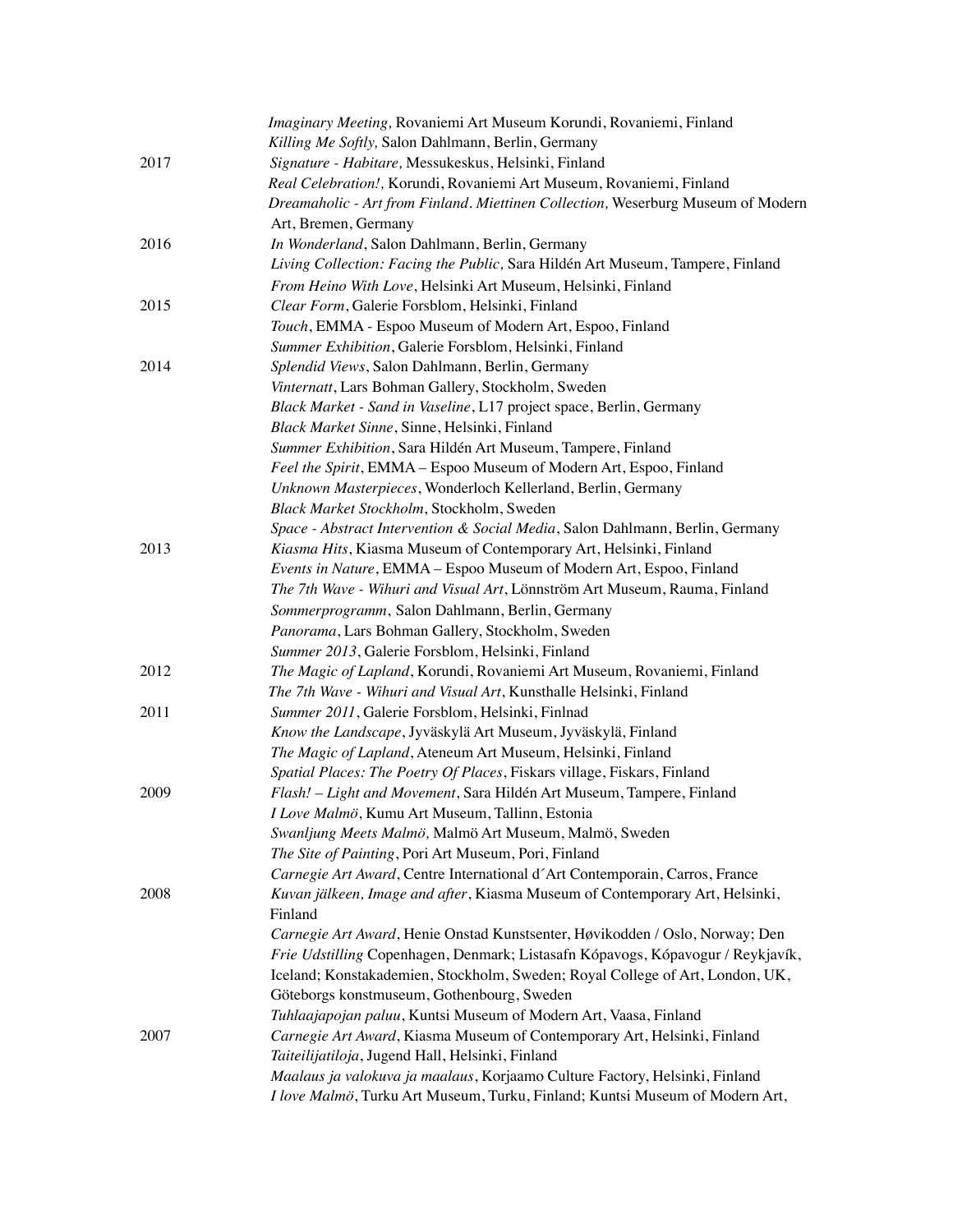|      | Vaasa, Finland                                                                              |
|------|---------------------------------------------------------------------------------------------|
|      | Kuntsin ikonit 1, Kuntsi Museum of Modern Art, Vaasa, Finland                               |
| 2006 | Suspended E-motion, Galerija Vartai, Vilnius, Lithuania                                     |
| 2005 | Vastamaalattu - Painture Fraiche!, Kerava Art Museum, Kerava, Finland                       |
|      | Työnimi: Heijastuksia, Korjaamo Culture Factory, Helsinki, Finland                          |
|      | Purnu 2005, Orivesi, Finland                                                                |
| 2004 | Vastamaalattu – Peinture Fraiche!, Le Triage, Nanterre, France                              |
|      | Talviunia - Hibernations, Rovaniemi Art Museum, Rovaniemi, Finland                          |
| 2003 | Maisema nyt, Mikkeli Art Museum, Mikkeli, Finland                                           |
| 2002 | Over the Horizon, Malmö Art Museum, Malmö, Sweden                                           |
| 2001 | Soome Nûûdiskunst - Kekarainen - Niva - Vuokola, Art Museum of Estonia, Tallinn,<br>Estonia |
|      | Interface - Kosketuspintoja, Suomen taiteen III triennaali, Gothenburg Museum of            |
|      | Art, Gothenburg, Sweden; Kunsthalle Helsinki, Helsinki, Finland                             |
| 2000 | Europe – Different Perspectives in Painting, Museo Michetti, Francavilla al Mare,           |
|      | Italy                                                                                       |
|      | Pohjoismainen postmodernismi, Kiasma Museum of Contemporary Art, Helsinki,                  |
|      | Finland                                                                                     |
|      | 100 VR-makasiini, Helsinki, Finland                                                         |
| 1999 | Carnegie Art Award, Kunsthalle Helsinki, Finland; Listasafn Islands, Reykjavik,<br>Iceland  |
|      | Finnish Line: Starting Point, Musées de Strasbourg, Strasbourg, France                      |
|      | Pohjoinen maisema, Salo Art Museum, Salo, Finland                                           |
|      | Kekarainen – Niva – Vuokola, The Finnish Museum of Photography, Helsinki, Finland           |
| 1998 | Carnegie Art Award, The Royal Academy of Fine Arts, Stockholm, Sweden;                      |
|      | Sophienholm Copenhagen, Denmark; Stenersen Museum, Oslo, Norway                             |
| 1997 | Galleri Wynick / Tuck, Toronto, Canada                                                      |
|      | Art goes kapakka, Restaurant Kunsthalle Helsinki, Helsinki, Finland                         |
|      | TAiDETTA, Konstens hus, Luleå, Sweden                                                       |
|      | Kari Cavén - Henrietta Lehtonen - Jussi Niva, Gallery Kari Kenetti, Helsinki, Finland       |
| 1996 | TAiDETTA, Karlskrona Konsthall, Karlskrona, Sweden; Västerås Konstmuseum,                   |
|      | Västerås, Sweden; Norrköpings Konstmuseum, Norrköping, Sweden; Skövde                       |
|      | Konsthall, Skövde, Sweden; Värmlands Museum, Karlstad, Sweden                               |
|      | Konst I hemmiljö, The Nordic Institute for Contemporary Art, Helsinki, Finland              |
|      | Comp I Box, Galerie Anhava, Helsinki, Finland                                               |
|      | Enter, Kunsthalle Helsinki, Helsinki, Finland                                               |
| 1995 | ARS-95, Museum of Contemporary Art, Helsinki, Finland                                       |
|      | Air Water Earth, Takaoka Art Museum, Takaoka, Japan; Fukuyama Museum of Art,                |
|      | Fukuyama, Japan; Turku Art Museum, Turku, Finland                                           |
|      | Galerie Löhrl, Mönchengladbach, Germany                                                     |
| 1994 | Ennakkoluuloja - Fördomar, Östergötland Country Museum, Lindköping, Sweden;                 |
|      | Oulu City Art Museum, Oulu, Finland; Örebro länsmuseum, Örebro, Sweden;                     |
|      | Landskrona konsthall, Landskrona, Sweden; Museum for Contemporary Art, Warsaw,              |
|      | Poland; Museum for Contemporary Art, Vilnius, Lithuania                                     |
|      | Nordisk Önskemuseum, Göteborg Museum of Art, Göteborg, Sweden                               |
|      | 8 rum till måleri, Galleri F 15 Alby, Moss, Norway                                          |
|      | Grreen, Tourch Gallery, Amsterdam, The Netherlands                                          |
|      | Nina Roos - Jussi Niva, Sara Hildén Art Museum, Tampere, Finland                            |
|      | Air Water Earth, The Azabu Museum for Arts and Crafts, Tokyo, Japan                         |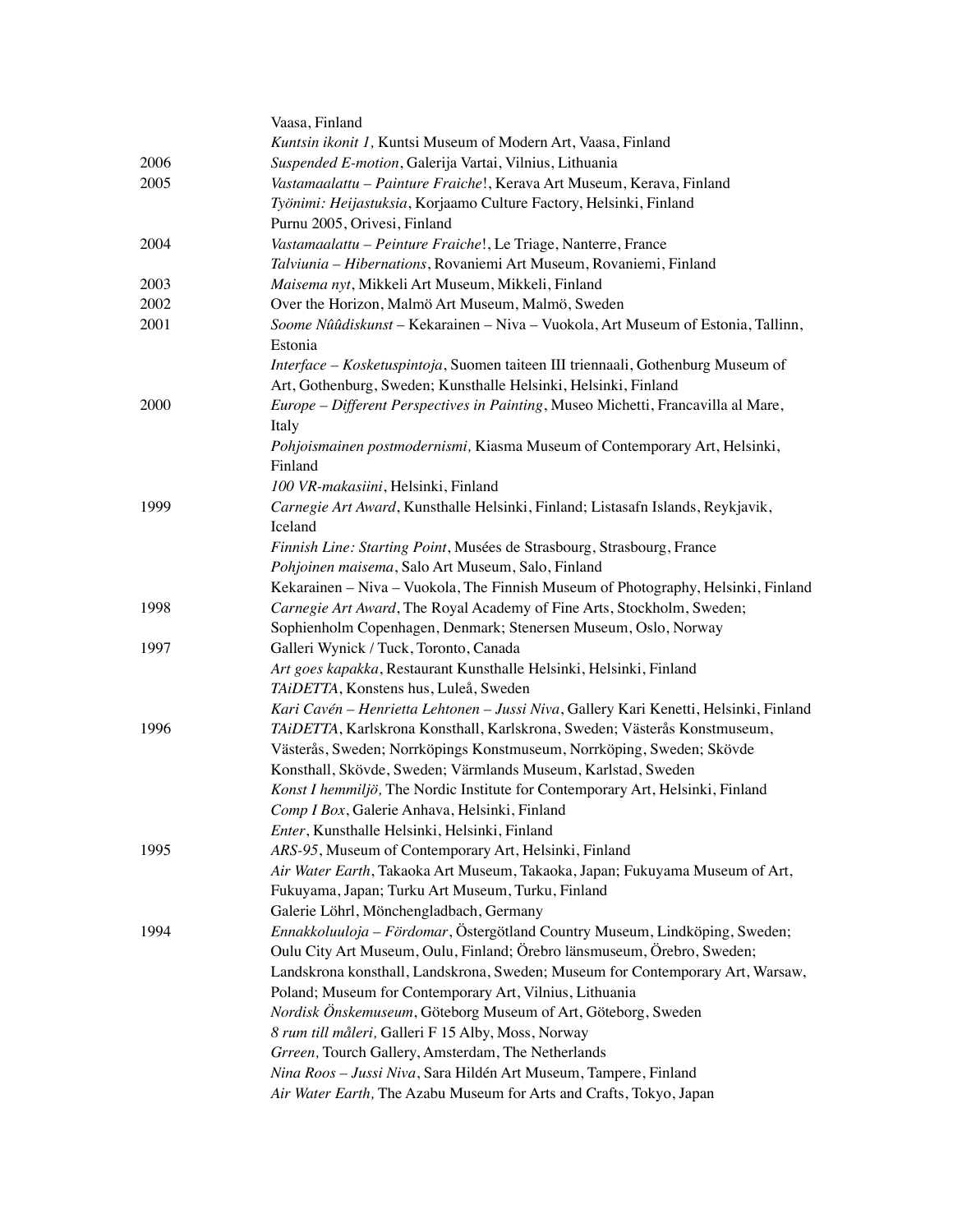| 1993 | Fünf Bilder, Galerie Gebauer u. Günther, Berlin, Germany                             |
|------|--------------------------------------------------------------------------------------|
|      | XLV La Biennale di Venezia, Nordic Pavilion, Venice, Italy                           |
|      | <i>Entrée</i> , The Lönnström Art Museum, Rauma, Finland                             |
|      | Valintoja, Sara Hildén Art Museum, Tampere, Finland                                  |
|      | <i>Transit</i> , The National Museum of Finland, Helsinki, Finland                   |
|      | Ennakkoluuloja – Fördomar, Liljevalchs Konsthall, Stockholm; The Nordic Institute    |
|      | for Contemporary Art, Helsinki, Finland                                              |
| 1992 | Välimatkoja – Avstånd, The Museum of Contemporary Art, Helsinki, Finland             |
|      | Documenta IX, Kassel, Germany                                                        |
|      | Rakkautta raunioilla, Tampere Museum of Contemporary Art, Tampere, Finland           |
|      | Finlandi Dá -92, Stockholm, Sweden                                                   |
|      | <i>Tidsanda</i> , Malmö Art Museum, Malmö, Sweden                                    |
| 1991 | Seeing, Näkeminen, Pori Art Museum, Pori, Finland                                    |
|      | Tillstand Switches, Stedhalle, Zürich, Switzerland                                   |
|      | Face to Face - Ars Baltica Prolog, Kunsthalle zu Kiel / Stadgalerie im Sophienhof,   |
|      | Kiel, Germany; Kunsthalle Latvija, Museum of Foreign Art, Riga, Latvia;              |
|      | Künstlerhaus Bethanien / Kunst-Werke, Berlin, Germany                                |
|      | Aurora 4, The Nordic Institute for Contemporary Art, Helsinki, Finland; Kulturhuset, |
|      | Stockholm, Sweden                                                                    |
| 1990 | Finnish Visions, Kunstnernes Hus, Oslo, Norway                                       |
| 1989 | Finnish Painters' union 60th anniversary exhibition, The Nordic Institute for        |
|      | Contemporary Art, Helsinki, Finland; Pori Art Museum, Pori, Finland                  |

#### PUBLIC WORKS

| 2010 | M in Us, Vasakronan, Stockholm, Sweden            |
|------|---------------------------------------------------|
| 1999 | Expose #43-46, Finnish Embassy, Berlin, Germany   |
| 1998 | Expose, Vuosaari metro station, Helsinki, Finland |

## AWARDS

| 2009 | Fine Arts Association of Finland, William Thuring Prize |
|------|---------------------------------------------------------|
| 1998 | Carnegie Art Awards, Scholarship to a young artist      |
| 1996 | Young Art Finland Prize                                 |

### **COLLECTIONS**

Aine Art Museum, Tornio, Finland The City of Tampere, Finland EMMA - Espoo Museum of Modern Art, Finland The Finnish State Art Collection Heino Art Collection, Finland Helsinki City Art Museum, Finland HUS, Helsinki, Finland Hämeenlinna Art Museum, Finland Jenny and Antti Wihuri Foundation, Rovaniemi, Finland